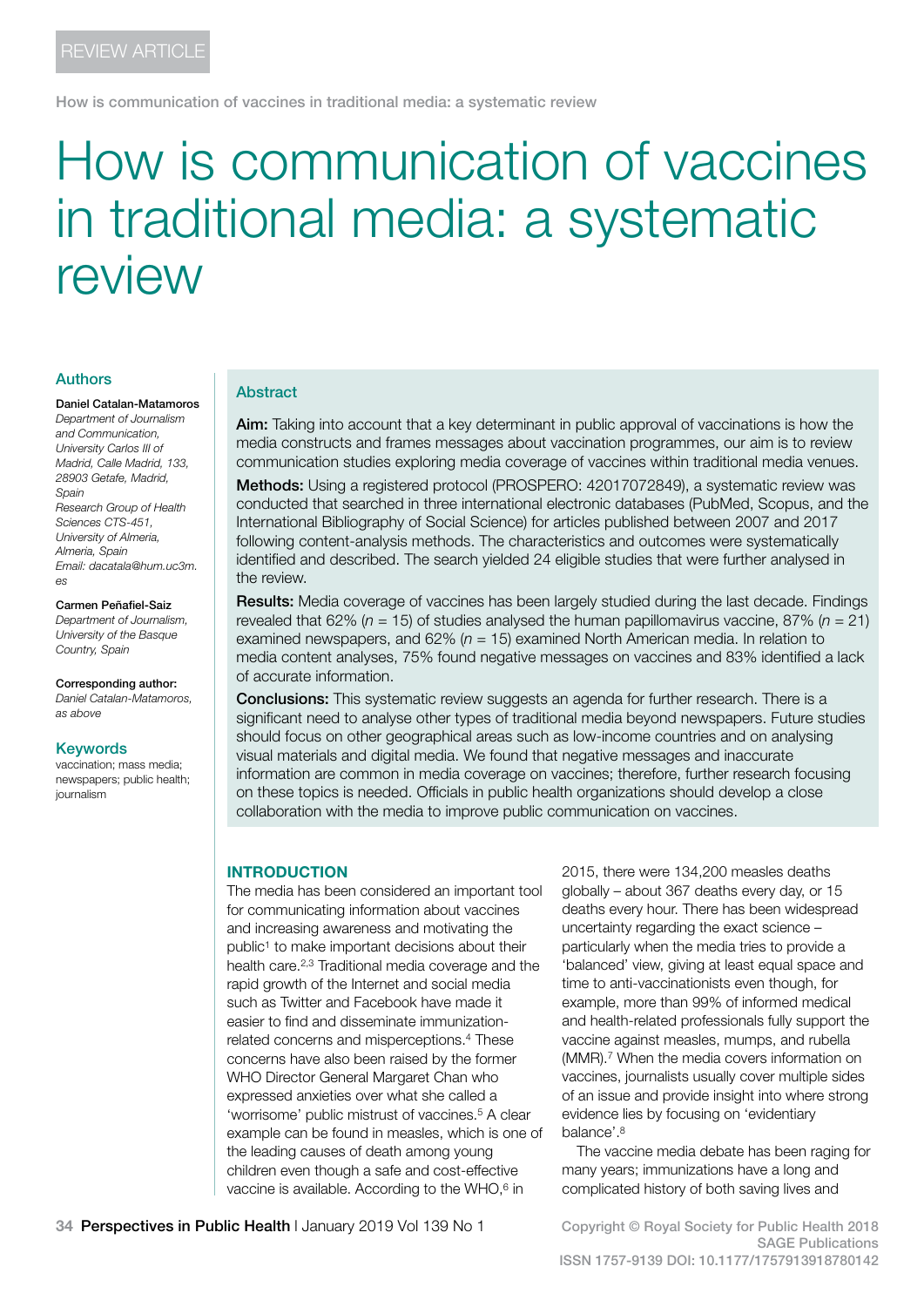| Table 1                          |                                                                                                                                                                                                          |                    |  |  |  |  |
|----------------------------------|----------------------------------------------------------------------------------------------------------------------------------------------------------------------------------------------------------|--------------------|--|--|--|--|
| <b>Search strategy in PubMed</b> |                                                                                                                                                                                                          |                    |  |  |  |  |
|                                  | <b>Search terms</b>                                                                                                                                                                                      | <b>Items found</b> |  |  |  |  |
| #1                               | Search Title mass media OR communications media OR television OR radio OR newspaper OR<br>print OR magazine OR journal OR book OR pamphlet OR cinema OR movie OR news Filter:<br>2007/01/01 - 2017/01/01 | 18041              |  |  |  |  |
| #2                               | Search Titlel vaccine* OR vaccination* OR immunizat* Filter: 2007/01/01 - 2017/01/01                                                                                                                     | 59186              |  |  |  |  |
| #3                               | Search #1 AND #2 Filter: English language                                                                                                                                                                | 108                |  |  |  |  |

hurting them. Parental acceptance of routine childhood immunization is essential to protecting children's health.3 But maintaining that acceptance can be difficult, especially because the success of immunization programmes has resulted in new generations of parents who have little or no first-hand experience with most of the diseases that are preventable by vaccination.3 In addition, some events involving vaccines have diminished trust. For example, in 1998, a scientist claimed there might be a link between the MMR vaccine and autism. His claims received significant media attention, and vaccination rates fell in many countries, although many scientific experts asserted that there was no scientific evidence that the MMR vaccine played any part in the aetiology or triggering of autism.<sup>9</sup> Therefore, vaccine adherence is becoming an increasingly challenging public health issue.

Media content published by journalists may impact public perception on preventive health measures and influence decisions on the public's well-being. In some cases, the role of the media has been shown to contribute to promoting harmful health behaviours.10 It has been known that societal dynamics, including the introduction of new health practices, is partly mediated by mass media.<sup>11</sup> Given that communication via the media is a common practice, it is important to explore how the media represents vaccines. For example, a key determinant in the approval of vaccination with the public will be how the media constructs and frames messages about vaccination programmes.10

Despite the growth of digital media, we have decided to focus our review on traditional media sources in order to narrow and synthesize this paper. 'Traditional media', according to previous studies,<sup>12,13</sup> includes television, radio, newspapers, magazines, medical journals, books, pamphlets, and movies – or in other words, *any form of mass communication available before the advent of digital media.*14 Moreover, traditional media sources are not dead and still play an important role in the communication landscape.15 In fact, traditional media outlets have been in existence for a long time and remain a central medium of communication in many regions of the world. Some examples of what sources report high newspaper readership levels<sup>16</sup> include *USA Today* (estimated daily readership of 9.6 million in 2017) and *The New York Times* (estimated readership 9.3 million in 2017). Moreover, in the US, traditional media outlets are accessed more than digital media: 6 h and 16 min per day versus 5 h and 50 min per day, respectively.17 In some countries like Sweden, newspapers are highly consumed by society.18 Therefore, this article conducts a systematic review to identify communication research regarding traditional media coverage of vaccines and describes their characteristics and outcomes. We addressed the following research questions in relation to the contents about vaccines in traditional media sources:

- 1. What countries have been assessed?
- 2. What communication channels have been analysed?
- 3. What vaccines have been analysed most frequently?
- 4. What are the most relevant measures and outcomes found in the selected studies?

## **METHODS**

This systematic review was registered with PROSPERO: CRD42017072849. The development of this systematic review was guided by the PRISMA statement.<sup>19,20</sup> Literature search strategies were developed using medical subject heading (MESH) and text words related to mass media. Search strategies combined two types of terms: 'vaccine' (e.g. vaccine, vaccination, immunization) and 'traditional media outlets' (e.g. television, radio, newspaper; see search strategy in Table 1). We searched three databases: PubMed, which comprises more than 28 million citations for biomedical literature from MEDLINE, life science journals, and online books; Scopus, which is considered the largest abstract and citation database of peerreviewed literature from the science, technology, medicine, social sciences, and arts and humanities fields; and The International Bibliography of Social Sciences (IBSS), which is a central online resource for social science and interdisciplinary research including over two million bibliographic references to journal articles, books, and reviews. Papers that were written in English and published between 1 January 2007 and 1 January 2017 were included. We chose the time period from 2007 to search for studies made after the publication of the WHO guidelines on the safety of medicines, in which mass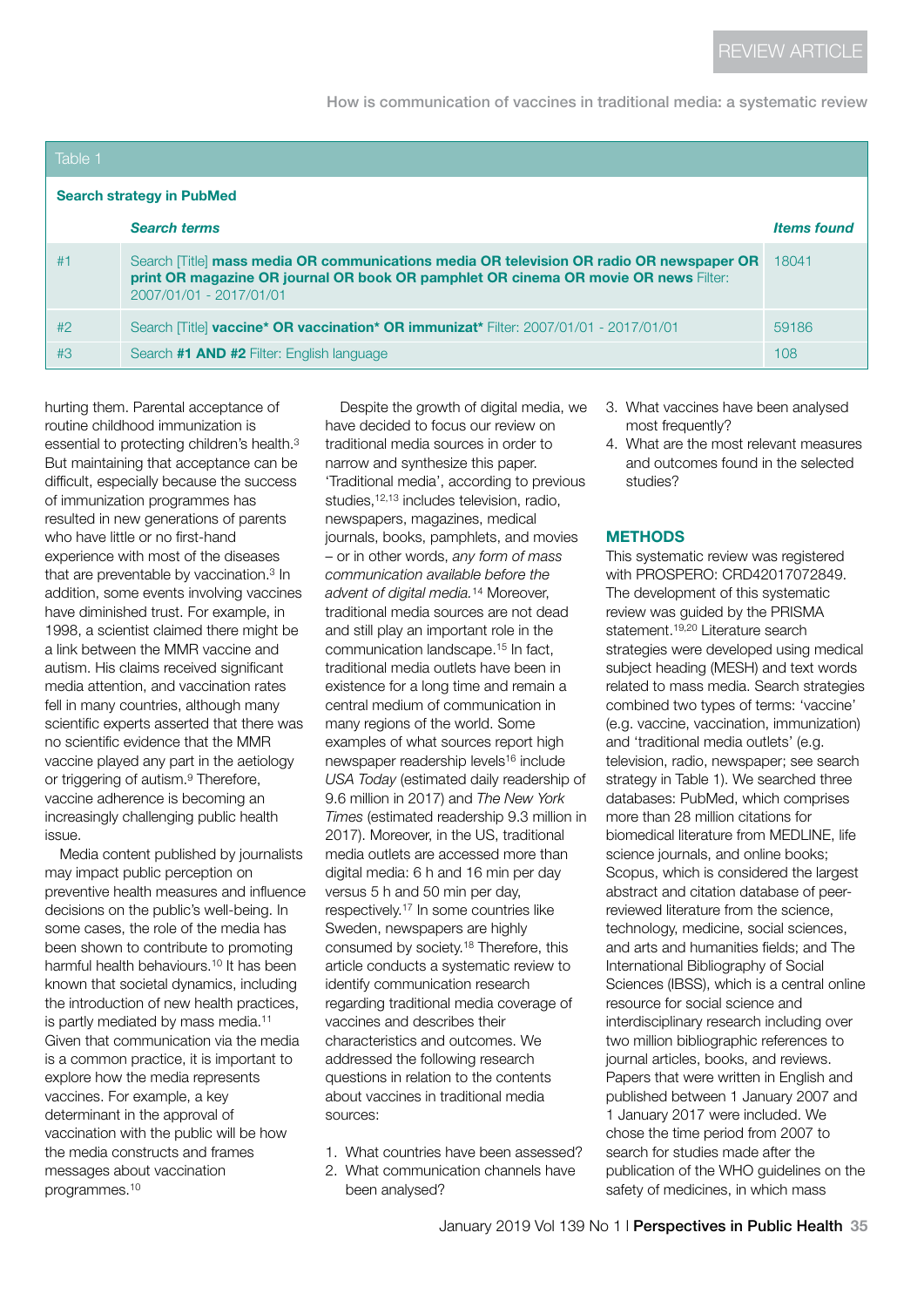

media was recognized as a key element.21 In addition, during this period, there was a decrease in childhood vaccination rates, which may have been supported by some media debates on the safety of the human papillomavirus (HPV) vaccine and the relationship between autism and the MMR vaccine.

Regardless of their methodological quality, studies had to meet the following inclusion criteria: (1) conduct a content analysis of publications made in a traditional mass media source such as radio, television, newspapers, or any other outlet such as movies; (2) address vaccines or immunization; and (3) report original qualitative or quantitative data examining the media coverage of vaccines. We searched content-analysis articles as this research method is considered the most frequent in media coverage research.22 Reference lists of key articles were manually searched to identify further relevant studies.

Systematic reviews, abstracts, dissertations, single case reports, editorials, commentaries, conference abstracts, non-research articles, and studies that focused on digital mass media such as websites or social networks were excluded. Articles analysing advertisements on vaccines in the media were also excluded.

The PRISMA flow diagram in Figure 1 outlines the screening processes applied to the articles identified by the literature searches that were subsequently screened for duplication and relevance using titles and abstracts. Of those, articles that were considered relevant were assessed for eligibility by reviewing full texts.

Literature search results were uploaded to Zotero to facilitate bibliographic source management. Following the removal of duplicates, two independent reviewers screened the titles and abstracts according to eligibility criteria. A third researcher was consulted when necessary. All researchers involved in the review were 'health communication' scholars educated in communication sciences and public health. All discrepancies between reviewers were resolved through discussion and full agreement was reached. We obtained full articles for all titles that appeared to meet the inclusion criteria or where there was an uncertainty. The appropriateness of the full-text papers was verified to check that they met the eligibility criteria.

The review team developed a coding form designed to capture descriptive information on the included studies. The variables were as follows: country where the media were broadcasted, media type, vaccine type, objectives, main variables, sample size, main outcomes, and conclusions. We synthesized data qualitatively, dividing studies into vaccine types. Findings from mapping and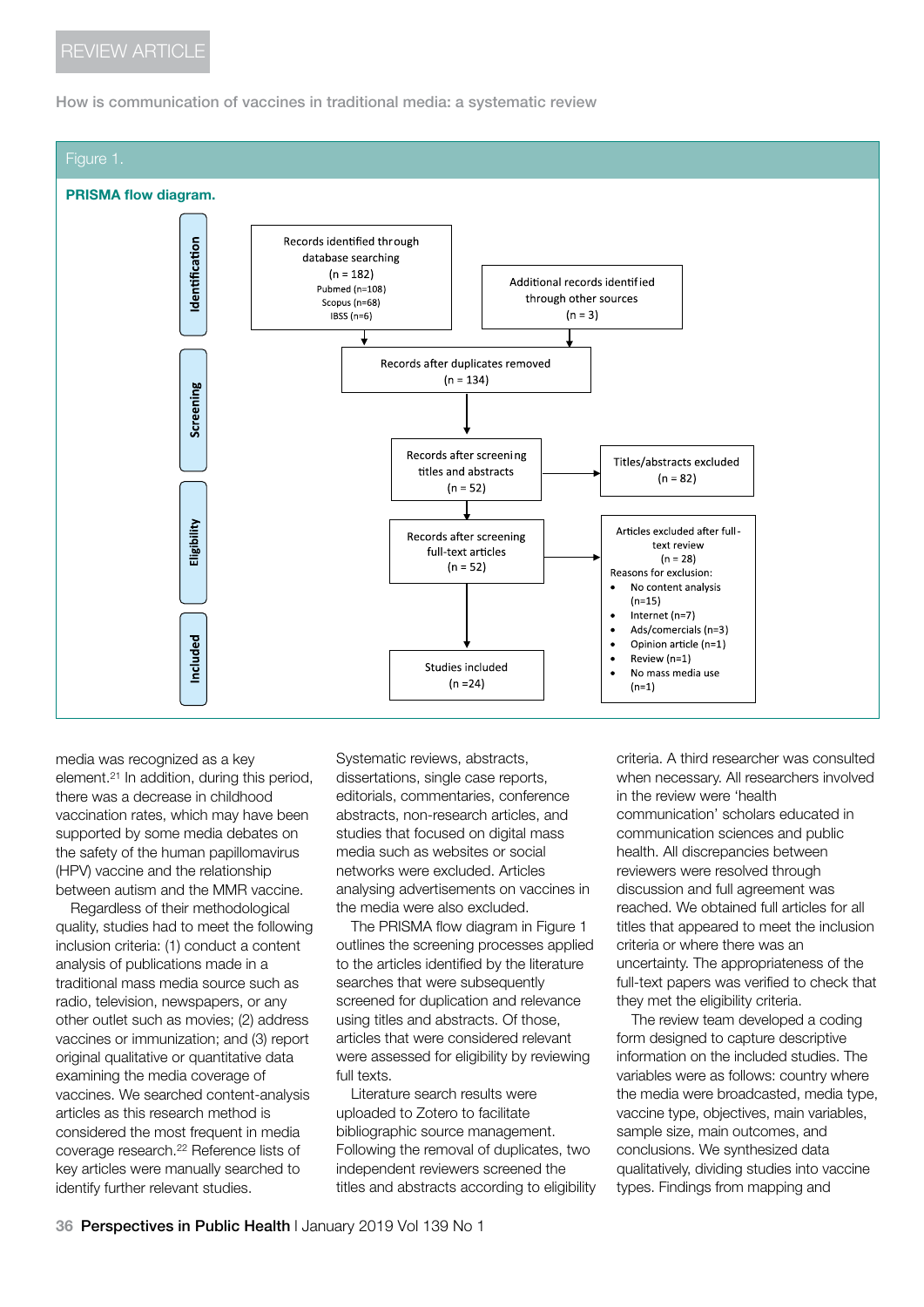analysis were recorded in data extraction tables and summarized as narrative answers to the research questions. We did not focus on media effects to consider a meta-analysis, and we did not conduct a quality assessment of studies since all met the inclusion criteria for following the same research methodology (i.e. content analysis). Overall, the aims, data collection methods, samples, and outcomes were sufficiently well-described in the studies in terms of having a good understanding of the study and being able to identify relevant information to be included in our review.

## **RESULTS**

The screening processes identified 182 articles resulting from the literature search and were subsequently screened for duplication and relevance. In addition, three relevant articles<sup>10,23,24</sup> were identified by manually searching in reference lists. After duplicates were removed, we reviewed titles and abstracts from 134 articles. Of those, 52 full-text articles were considered relevant and assessed for eligibility. A total of 28 full-text articles were excluded after careful review. The specific reasons for exclusion can be found in Figure 1. This ultimately led to the inclusion of 24 studies for further analysis. For a summary of characteristics of the 24 studies, please see Table 2. For a summary of measures, outcomes, and conclusions, please see Table 3 (see Supplementary online material). Mentions and short descriptions of all analysed references have been included in Tables 2 and 3 where readers can search for deeper information beyond the one presented in our review. We summarized below the main findings for each of the four research questions.

# *RQ1: What countries have been assessed?*

Among the 24 studies, 15 studies analysed North American media, 11 from the US and four from Canada. Four studies analysed UK media and two studies analysed New Zealand media. The following countries' media were also analysed: Australia (*n* = 1), Japan (*n* = 1),

Nigeria ( $n = 1$ ), Romania ( $n = 1$ ), and the United Arab Emirates (*n* = 1). The majority of studies analysed media from one single country; only two studies analysed media from more than one country.24,28 Dr. Casciotti's team published the highest amount of articles during the period of analysis (*n* = 3). Dr. Casciotti's affiliation was with the Department of Health, Behaviour, and Society at the Johns Hopkins Bloomberg School of Public Health in Baltimore, MA (USA). This authorship finding is consistent with our finding that the US was the leading country investigating media coverage about vaccines.

## *RQ2: What communication channels have been analysed?*

Print media, especially newspapers, were the most frequent media type reported among the included studies. In total,  $96\%$  ( $n = 23$ ) of all studies reported print media, and of those,  $87\%$  ( $n = 21$ ) explored coverage by newspapers. Other studies analysing print media were on magazines  $(n = 1)$ , and a combination of media sources including newspapers, magazines, and videos (*n* = 1). Only one study  $(n = 1)$  analysed coverage by television, and another study included a survey administered to individuals. The 24 studies comprised 8628 units of media content analyses: 8529 newspaper articles, 59 television and video broadcasts, and 40 magazine articles. The average study sample size was 152 units of analysis (*SD* = 479.34; *range* 15–2113). One study included a survey administered to 4367 individuals. Most of the studies analysed media targeting general audiences or readerships. For example, studies made in the US frequently analysed large newspapers such as *USA Today* and *The New York Times*.

## *RQ3: What vaccines have been analysed most frequently?*

The most common vaccine that was analysed in the selected studies was the human papillomavirus vaccine (HPV; 62%,  $n = 15$ ). Three studies analysed the MMR and the controversy about its relationship to autism. Two studies

analysed the influenza vaccine (seasonal and A/H1N1), and one article analysed the polio vaccine. Three articles did not analyse one specific vaccine.

# *RQ4: What are the most relevant measures and outcomes found in the selected studies?*

In relation to the measures, all articles described the characteristics of media coverage quantitatively, such as the frequency of target contents, number of pages, word count, dates of publication, length, and so on. After this quantitative description of the sample, the main variables varied according to the aims of each study. Some common measures were sources of information, message characteristics (i.e. tone, controversy, risks, barriers, concerns, support to vaccination, health outcomes), completeness, and use of evidence concerning vaccination.

The outcomes that were found in each of the studies have been grouped as: 'messages analysis', 'accuracy and evidence-based information', and 'other outcomes'. In relation to message analysis, 50% of the studies  $(n = 12)$ analysed messages in relation to vaccines. Of these, 83% of the studies (*n* = 10) found more negative messages than positive ones and mostly focused on vaccines being negative, ineffective, poorly understood by science, and causing harm. Seventeen percent (*n* = 2) of articles found positive messages in relation to vaccines and vaccination. Of these, one study found more messages supporting the vaccination of A/H1N1 than reasons against getting vaccinated.38 The other study found that most articles were positive in tone, prompted by research and scientific advancement or legislative activities.26

In relation to accuracy and evidencebased information, these studies analysed whether public information on vaccines was based on scientific clinical trials or other scientific studies. Thirtythree percent of the studies  $(n = 8)$ analysed the accuracy and completeness of the information provided and if journalists provided evidence-based information. Of these,  $75\%$  ( $n = 6$ ) found a lack of accuracy. More specifically, an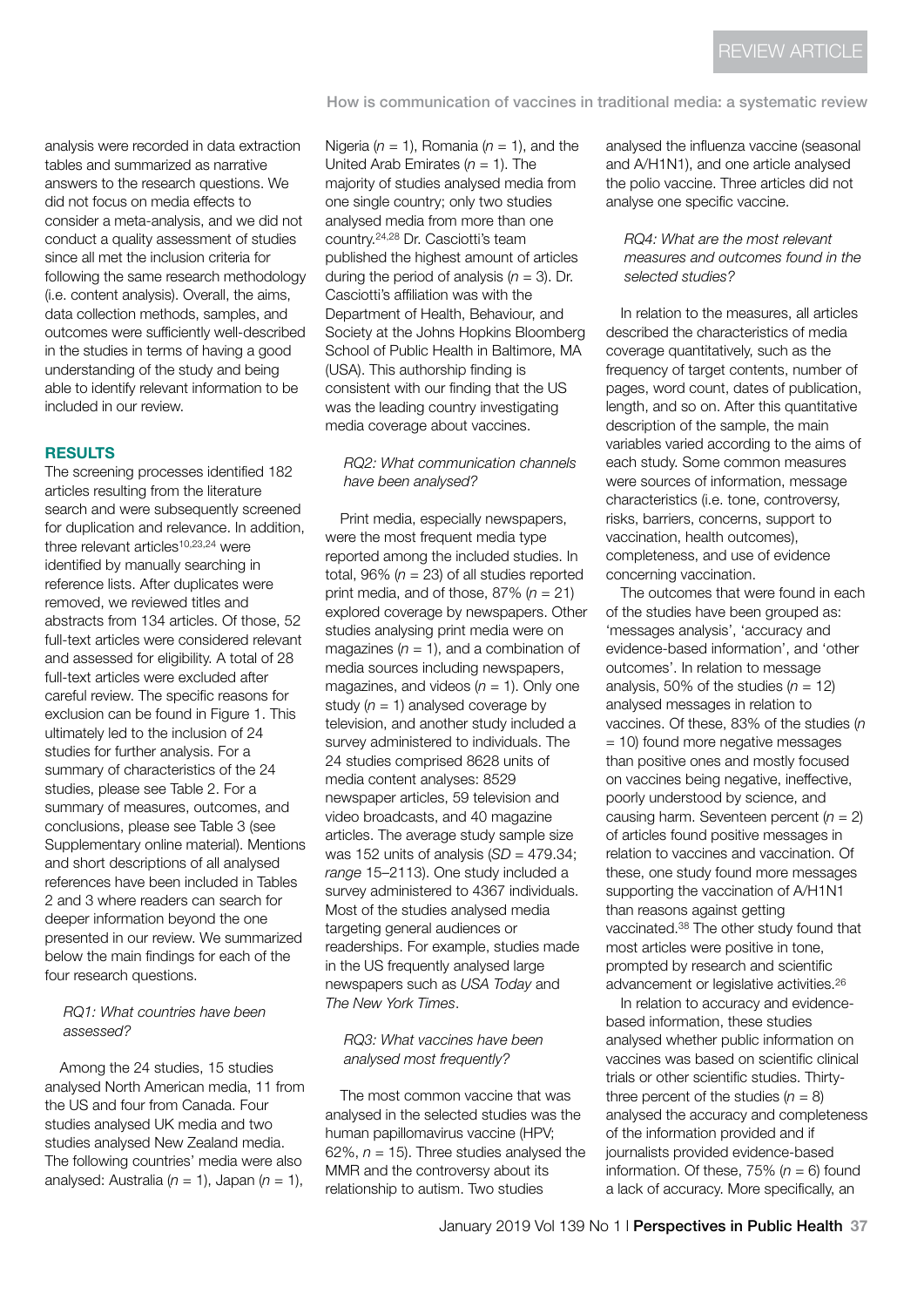# Table 2.

# Characteristics of the selected studies

| <b>Authors</b>                                    | <b>Country</b>                 | <b>Media type</b>               | <b>Vaccine</b> | <b>Objectives</b>                                                                                                                                                                                                                                                                                                                                                      |
|---------------------------------------------------|--------------------------------|---------------------------------|----------------|------------------------------------------------------------------------------------------------------------------------------------------------------------------------------------------------------------------------------------------------------------------------------------------------------------------------------------------------------------------------|
| Abdelmutti and<br>Hoffman-Goetz <sup>25</sup>     | Canada                         | Magazines                       | <b>HPV</b>     | Assess the discussion of risks, fear-inducing messages about<br>HPV, cervical cancer, and the HPV vaccine                                                                                                                                                                                                                                                              |
| Casciotti et al. <sup>26</sup>                    | <b>US</b>                      | <b>Newspapers</b>               | <b>HPV</b>     | Understand media portrayal of vaccine-related controversy,<br>and potential influences on attitudes and vaccine acceptance                                                                                                                                                                                                                                             |
| Casciotti et al. <sup>27</sup>                    | <b>US</b>                      | Newspaper                       | <b>HPV</b>     | Examine media coverage of HPV vaccine mandates during<br>2005-2009                                                                                                                                                                                                                                                                                                     |
| Casciotti et al. <sup>1</sup>                     | US                             | Newspapers                      | <b>HPV</b>     | Examine US news media messages related to sexuality and<br><b>HPV</b> vaccination                                                                                                                                                                                                                                                                                      |
| Clarke <sup>28</sup>                              | US and UK                      | Newspapers                      | <b>MMR</b>     | Look at normative pressures that may influence whether<br>mobilizing information appears in media coverage                                                                                                                                                                                                                                                             |
| Cooper Robbins, Pang,<br>and Leask, 2012          | Australia                      | Newspaper                       | <b>HPV</b>     | Establish a comprehensive picture of how Australian media<br>portrayed HPV vaccine and its surrounding issues                                                                                                                                                                                                                                                          |
| Elbarazi, Raheel,<br>Cummings, and Loney,<br>2016 | <b>United Arab</b><br>Emirates | Newspapers                      | <b>HPV</b>     | Explore the content and communication style of the UAE<br>newspapers (both Arabic and English) before, during, and after<br>the HPV vaccination programme.                                                                                                                                                                                                             |
| Goodyear-Smith et al. <sup>29</sup>               | <b>New</b><br>Zealand          | Newspapers                      | Not specific   | Analyse the content of written media in 2001 and 2003<br>throughout NZ in terms of vaccination and vaccine preventable<br>diseases from a supporting, neutral, or opposing perspective;<br>how vaccination and vaccine-preventable diseases are<br>presented to their target audiences; and changes over time<br>with possible influences on these changes             |
| Guillaume and Bath <sup>30</sup>                  | UK                             | <b>Newspapers</b>               | <b>MMR</b>     | Analyse the mass media coverage that the MMR (measles,<br>mumps and rubella) vaccine received as a result of questions<br>raised about its safety                                                                                                                                                                                                                      |
| Hilton et al. <sup>10</sup>                       | <b>UK</b>                      | Newspapers                      | <b>HPV</b>     | Examine the role the newsprint media have played in HPV<br>advocacy by identifying key messages about the risks and<br>benefits associated with HPV vaccination and HPV infection,<br>and how these stories were constructed and framed for<br>different readership groups                                                                                             |
| Holton et al. <sup>24</sup>                       | UK, US and<br>others           | Newspapers                      | <b>MMR</b>     | (1) Analyse actors to which the news media attributed blame<br>for the controversy along with sources used to do so, (2)<br>explore coverage over time, taking into account potential<br>changes in attribution, and (3) assess attributions of<br>responsibility for addressing this issue and its effects, focusing<br>on mobilizing information provided to readers |
| Hussain et al. <sup>31</sup>                      | <b>US</b>                      | <b>Newspapers</b>               | Not specific   | Identify and describe vaccine safety in US newspaper articles                                                                                                                                                                                                                                                                                                          |
| Kelly et al. <sup>23</sup>                        | <b>US</b>                      | <b>Newspapers</b><br>and survey | <b>HPV</b>     | Explore the nature of the coverage of HPV and whether<br>knowledge about HPV was affected by this coverage                                                                                                                                                                                                                                                             |
| Krakow and Rogers,<br>2016                        | <b>US</b>                      | Newspapers                      | <b>HPV</b>     | Examines a pivotal time period for public health in which the<br>vaccine became officially recommended for boys and men and<br>at the same time became the centre of political controversies in<br>the lead-up to the 2012 presidential campaign                                                                                                                       |

*(Continued)*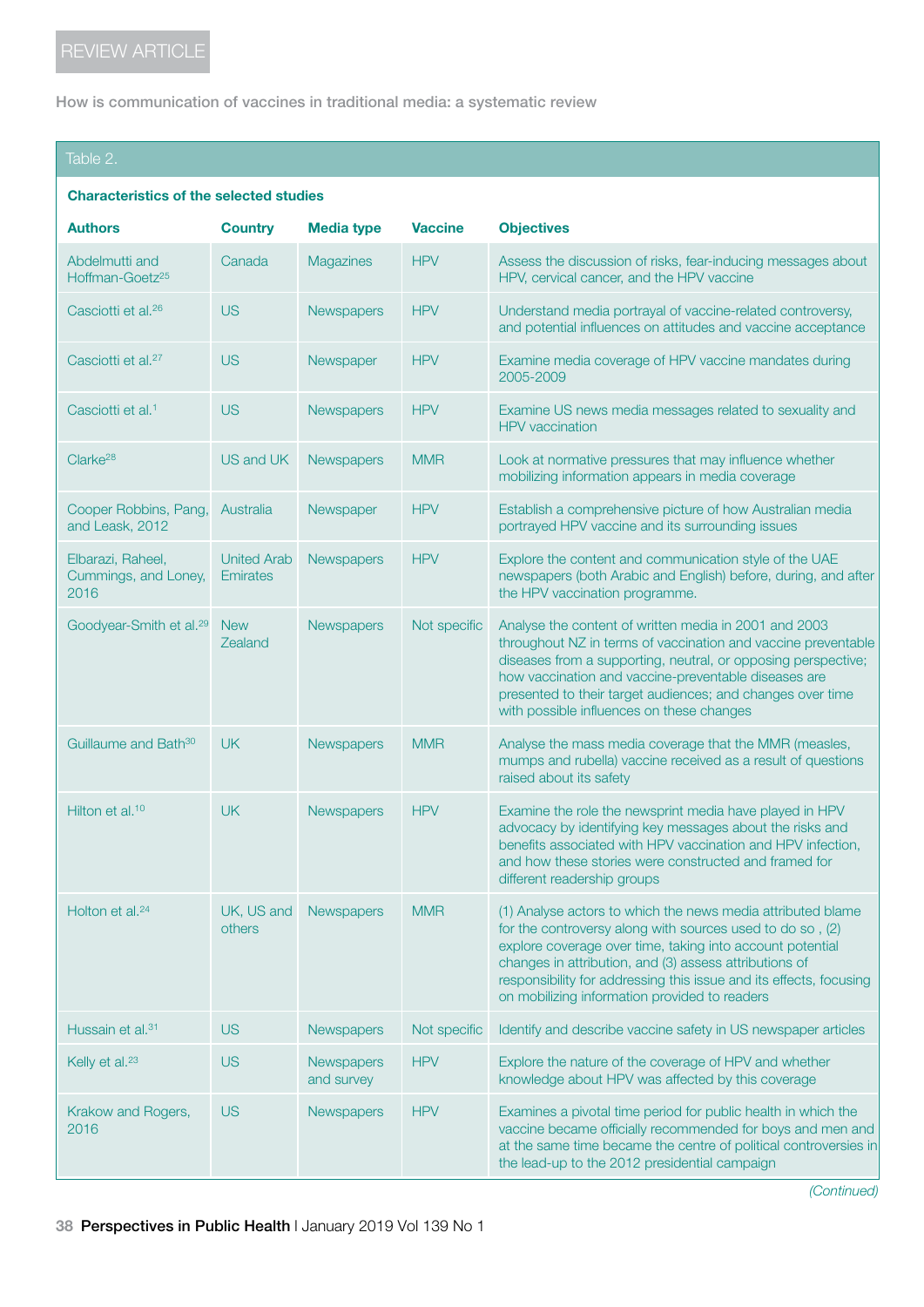| Table 2 (Continued)                                                                                   |                       |                                         |                |                                                                                                                                                                                                                                           |  |  |  |
|-------------------------------------------------------------------------------------------------------|-----------------------|-----------------------------------------|----------------|-------------------------------------------------------------------------------------------------------------------------------------------------------------------------------------------------------------------------------------------|--|--|--|
| <b>Characteristics of the selected studies</b>                                                        |                       |                                         |                |                                                                                                                                                                                                                                           |  |  |  |
| <b>Authors</b>                                                                                        | <b>Country</b>        | <b>Media type</b>                       | <b>Vaccine</b> | <b>Objectives</b>                                                                                                                                                                                                                         |  |  |  |
| Meyer et al. <sup>32</sup>                                                                            | Canada                | Newspaper                               | Seasonal flu   | Identify the nature of the relationship between risk messages<br>about getting the seasonal flu vaccine in newspaper coverage<br>and the uptake of the vaccine                                                                            |  |  |  |
| Olufowote <sup>33</sup>                                                                               | Nigeria               | <b>Newspapers</b>                       | Polio          | Understanding of the role of fragmentation in global health<br>initiatives through analyses of 52 northern Nigerian newspaper<br>reports of the 2003-2004 northern Nigerian stoppage of the<br><b>Global Polio Eradication Initiative</b> |  |  |  |
| Penta and Baban <sup>34</sup>                                                                         | Romania               | Newspapers,<br>magazines and<br>videos. | <b>HPV</b>     | Explore the content and quality of HPV vaccine media<br>coverage in Romania                                                                                                                                                               |  |  |  |
| Perez et al. <sup>35</sup>                                                                            | Canada                | Newspapers                              | <b>HPV</b>     | Investigated what information about the HPV vaccine was<br>relayed to the public, and how this content was portrayed<br>following the 2012 male HPV vaccine recommendation                                                                |  |  |  |
| Petousis-Harris et al. <sup>36</sup>                                                                  | <b>New</b><br>Zealand | <b>Newspapers</b>                       | Not specific   | Explore New Zealand's four major daily newspapers' coverage<br>of immunisation with regards to errors of fact and fallacy in<br>construction of immunisation-related arguments                                                            |  |  |  |
| Quintero Johnson<br>et al. $37$                                                                       | <b>US</b>             | <b>Newspapers</b>                       | <b>HPV</b>     | Examine the news information presented about the HPV<br>vaccine in major US newspapers over the 19 months following<br>its Food and Drug Administration (FDA) approval.                                                                   |  |  |  |
| Rachul et al. <sup>38</sup>                                                                           | Canada                | <b>Newspapers</b>                       | A/H1N1         | Analyse Canadian newspapers' portrayal of the A/H1N1<br>vaccine including mention of risks and benefits of the vaccine<br>and whether the article supported, questioned or was neutral<br>about the vaccine.                              |  |  |  |
| St John, Pitts, and<br><b>Tufts, 2010</b>                                                             | <b>US</b>             | Newspapers                              | <b>HPV</b>     | Explore how both the news media and parents framed and<br>responded to the newly mandated HPV vaccine                                                                                                                                     |  |  |  |
| Tsuda et al. <sup>39</sup>                                                                            | Japan                 | <b>Newspapers</b>                       | <b>HPV</b>     | Evaluate the characteristics of newspaper publications about<br>human papillomavirus vaccination                                                                                                                                          |  |  |  |
| Wallace and Ache,<br>2009                                                                             | <b>US</b>             | <b>TV</b>                               | <b>HPV</b>     | Examine the content of human papillomavirus (HPV)-related<br>vaccination information presented during nightly national<br>television news broadcasts                                                                                      |  |  |  |
| A 4 HMJ culptum of influence A virus LIDV burner nonillame virus AAAD; mumes meadeo rubolle (voodine) |                       |                                         |                |                                                                                                                                                                                                                                           |  |  |  |

A/H1N1: subtype of influenza A virus; HPV: human papilloma virus; MMR: mumps, measles, rubella (vaccine).

article found that evidence-based information supporting claims for or against getting vaccinated appeared in only 27.8% and 6.8% of the articles, respectively.38 Other studies found a lack of comprehensive information, inaccuracies, and detailed coverage of HPV and the HPV vaccine. Other studies identified numerous mistakes in both fact and logic predominantly used by antiimmunisation proponents but

occasionally by health authorities.36 One article found sources overwhelmingly supplied opinions rather than facts.<sup>24</sup> One article found messages prompted by research and scientific studies.<sup>26</sup>

Finally, the studies also focused on 'other outcomes'. Three studies identified sources that were used by journalists.24,30,37 They found that the content and format of articles between different information sources varied

widely, with government/political sources, medical doctors, and the US Centres for Disease Control and Prevention (CDC) being the most commonly cited sources. Only 16% of all articles featured personal accounts. Two additional recent studies looked at the lack of vaccine information for the HPV vaccine targeting boys and men.35,40 The studies described that the majority of articles (93%) mentioned that girls are eligible for the HPV vaccine,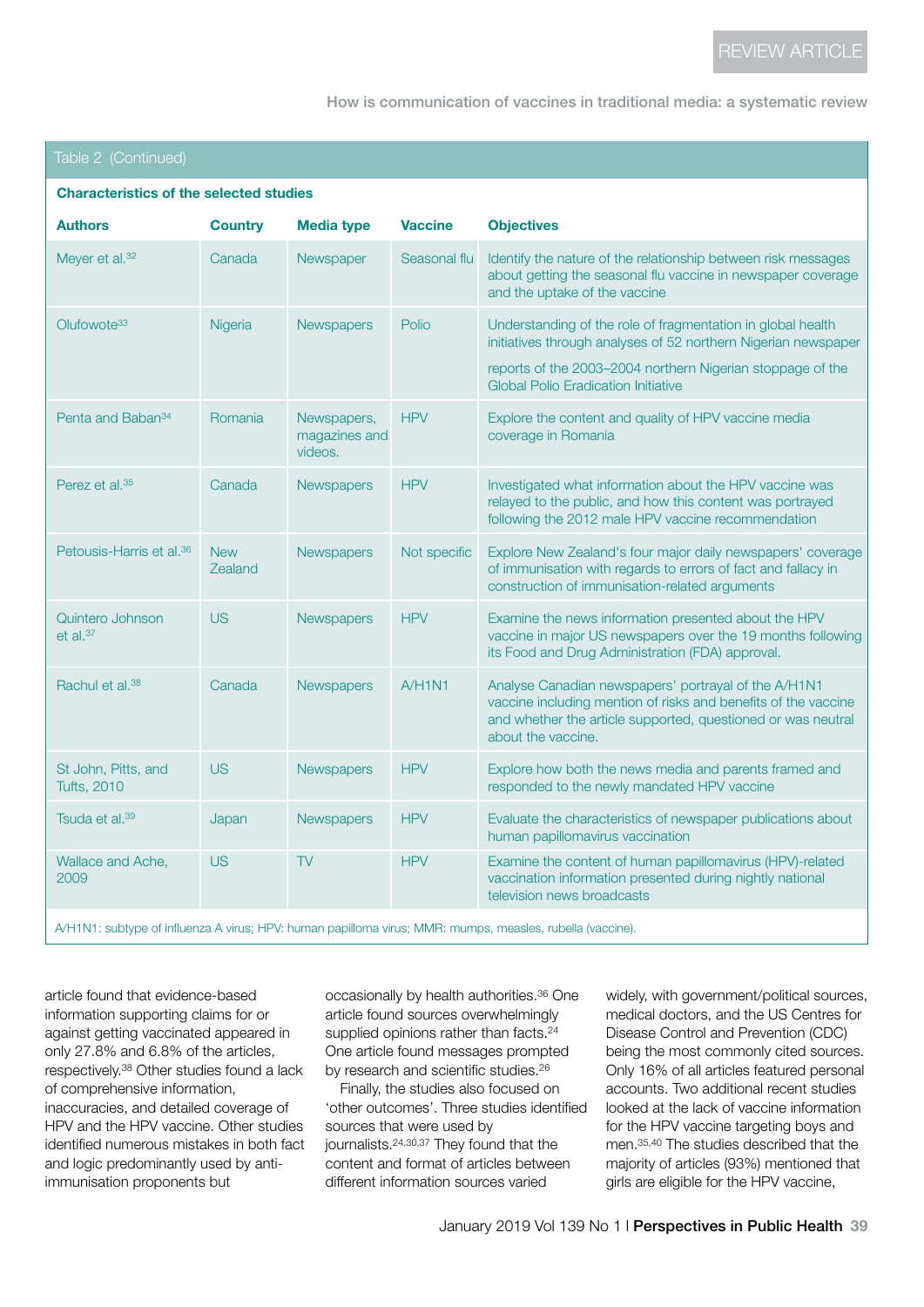whereas only half (49%) mentioned male eligibility. While most articles associated HPV with cervical cancer (85%), fewer indicated its relation to other HPVassociated cancers (59%) or genital warts (52%). One study stated that key political events might have functioned to overshadow the recommendation of the HPV vaccine for boys and men. Another study analysed the relationship between vaccination rates and media coverage of the flu vaccine.32 Vaccination rates were positively and significantly related to the frequency of risk messages in newspaper coverage (*r* = .691, *p* < .05). Finally, a study<sup>28</sup> found that the educational level required for best readability of the media content was higher than recommended for the general public.

## **DISCUSSION**

The present systematic review provides an overview of the communication research on traditional media coverage about vaccines. The objective of this study was to identify communication research on traditional media coverage in relation to vaccines and to describe the characteristics and outcomes. To our knowledge, this is the largest systematic review of media content analysis on vaccines, composed of 27 studies published during the last 10 years (since 2007) covering public communication of any type of vaccine by traditional media sources from any geographical region. There are some main findings that can be drawn from this systematic review.

First, the 24 studies tackle a broad array of vaccines. The majority of the studies included in this review originated from North America (11 from the US and 4 from Canada), and in clearly lower proportions from other high-income countries such as the UK, New Zealand. Australia, Japan, and the United Arab Emirates. Only two countries that are actually not classified as high-income countries according to the World Bank.<sup>41</sup> have been analysed. These were Nigeria and Romania. There could be several reasons for the lack of publications in low-income countries. These may include limited technical competency in scientific writing, lack of research, high teaching burden at universities (which

does not allow time for research and writing), and biases against low-income countries' authors by journal editors, editorial boards, and publishers from high-income countries.42 In addition, there is also a lack of funding from international funding agencies, which are largely from developed nations, and many journals from low-income nations are not indexed in global databases;<sup>43</sup> thus, they could not be found through our systematic review. A reason for the dominance of research in the US might be because of the established regulatory system for direct-to-consumer prescription drug advertising (DCTA). In fact, DTCA of prescription drugs is illegal in some countries as a health protection measure but is permitted in the US and New Zealand.44 The advertising of overthe-counter (OTC) products and dietary supplements to consumers is allowed in these countries and in others. Therefore, there is an increasing need for analyses of public communication about vaccines in other geographical groups such as low-income countries, because laws regarding this communication on medicines are rarely implemented in these countries due to lack of commitment and resources on the part of law enforcement departments.45 According to our systematic review, the characteristics and outcomes of media coverage for vaccines in low-income countries is almost currently unknown from a research perspective.

Regarding the methodological approach of the selected studies, this systematic review showed a preference for conducting media coverage analyses in print media, including both newspapers and magazines. Bundling these two media sources into one category might be too general; however, we decided to do so, although we should highlight that newspapers were the most frequent media source among the analyses. Only one study examined TV coverage. This is consistent with a previous review46 where newspapers were the most analysed media. However, this homogeneous analysis does not reflect the real mass media consumption by the public. For example, US adults now spend 12 h a day consuming media, from which print media

represents only 25 min, TV represents 4 h, and radio represents almost 1.5 h.<sup>17</sup> The dominance of print media in our sample reflects the preferences for media research: newspapers are most frequently sampled by social scientists over other media sources,47 as it could be more convenient to analyse printed information than other types of audiovisual media. Further research should focus on other potential traditional media sources beyond newspapers, such as radio and television.

Regarding the vaccines analysed by the studies that fulfilled our search criteria, the HPV vaccine was the most frequent. There is sizeable literature on HPV vaccines portrayal in the media. HPV infection is highly prevalent and sexually transmitted with a peak incidence in adolescents and young adults. Chronic HPV infections are the leading cause of cervical dysplasia and cervical cancer. Gardasil, a vaccine directed against HPV, generated both positive and negative media and public attention. Gardasil was implemented among unease about timing and rushed approvals, and questions about its longterm safety and efficacy was voiced by public and health officials.25 Other types of vaccines reported on were the influenza vaccine (both seasonal and A/ H1N1), the polio vaccine, and the MMR vaccine, but in clearly lower proportions. However, according to the WHO's global immunization coverage programme, 48 there are other important vaccines with either very low media attention or that have not been analysed by social scientists. These are hepatitis B, meningitis A, pneumococcal diseases, rotaviruses, tetanus, and yellow fever. Further content analyses would be needed to explore media coverage of these other important vaccines.

Regarding the outcomes of the media coverage on vaccines, it is possible to draw attention to and address important questions raised in previous content analyses. In relation to messages, this was the most common outcome analysed by the selected studies. Most of the studies found negative messages about vaccines in the media, for example, media sources reported that the vaccine was poorly understood by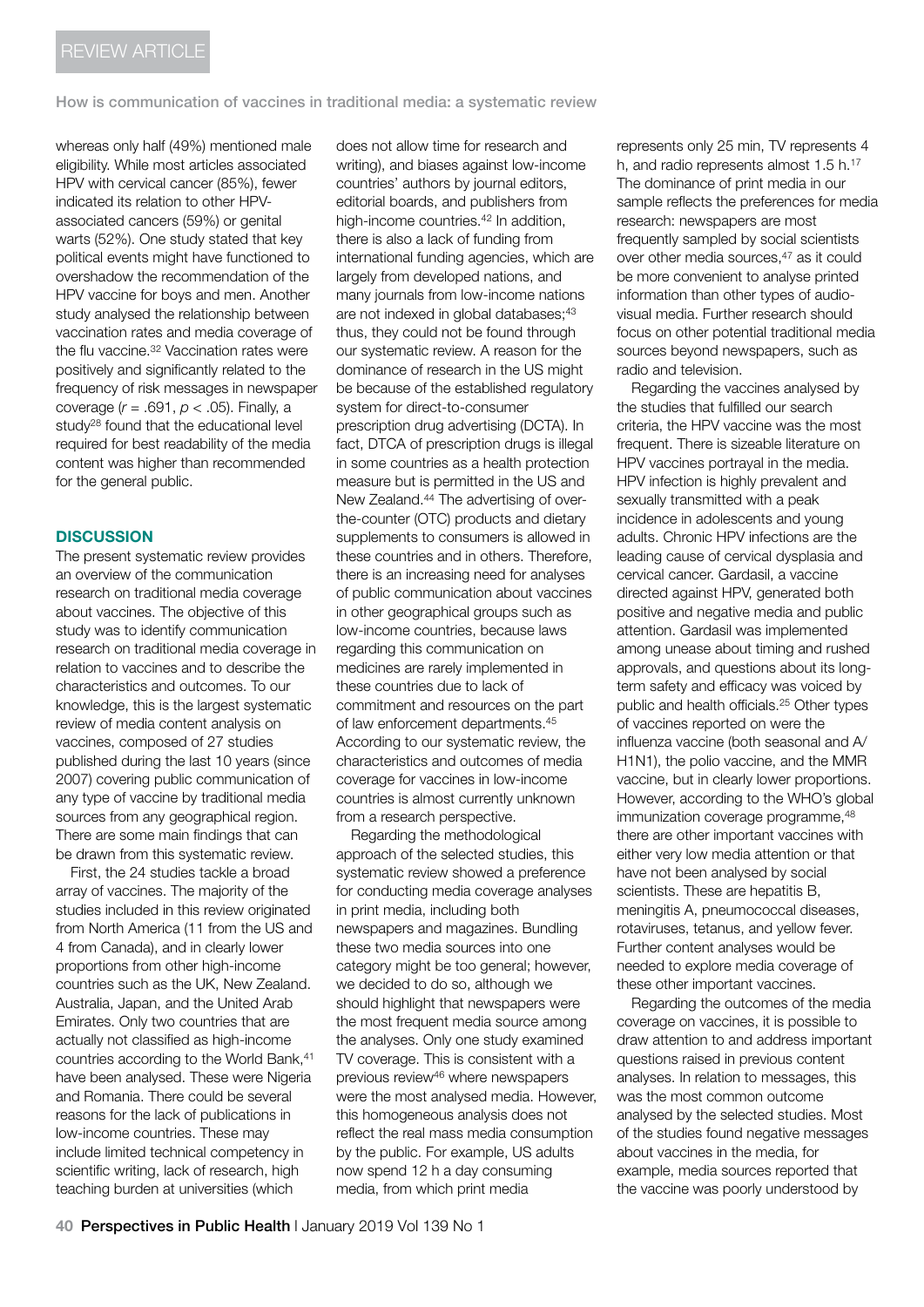science, was not effective, and that it may cause harm.32 In fact, this is not too surprising. According to Taylor,<sup>7</sup> journalists and editors want a good story and they often do not put much attention to public health. From our view, this is alarming given that the media remain an important source of health information,49 and even health officials often view journalists as valuable channels through which to promote the benefits of immunization and communicate risk information.50 However, the journalistic goal of ensuring an informed citizenry inevitably clashes with the goals of other actors such as health officials, owners of media companies, information sources, and advertisers. These journalistic goals include entertainment (reporting news that is interesting or exciting), profitability (reporting stories that generate revenue and maximize viewership), and favourability (reporting stories that reflect positively on owners).28 From a public health perspective, it is critical to provide comprehensive and transparent information in the media for the public to make informed decisions. Information about efficacy, details about the accrual of evidence regarding vaccine safety and efficacy, as well as subsequent implementation of vaccination policies may mitigate perceptions of risk by the public.32 However, we should take into account media space constraints that pose challenges to extensive explanations. As previously stated, the analyses of media messages may be considered one of the most relevant areas in the research of public communication about vaccines. Thus, we recommend further research on this specific topic.

Level of accuracy and evidence-based information provided are other key outcomes. Health reporters in particular often rely on information from scientific sources when crafting stories because of the complex nature of many health issues.24 According to the selected studies, there is a lack of comprehensive information, inaccuracies, and errors of both fact and logic, concluding that journalists misrepresent the state of clinical evidence. It is particularly important to avoid the transmission of inaccurate information to prevent

misinterpretation and wrong decisions about getting vaccinated. It has been considered a useful strategy22,34 to improve communication between health officials and journalists. In fact, when the news media misinform the public, this leads to misperceptions of reality among their audience members and also impacts trust and credibility. Without trust and credibility, people will turn away from the media and consequently seek information from other suppliers.<sup>51</sup> A key challenge is how to be transparent about inaccuracies or mistakes by journalists to avoid fear and keep the readership trust.

Finally, only two studies looked at behaviour change through analysing the relationship between vaccination rates and media coverage;<sup>23,32</sup> therefore, our systematic review did not draw conclusions about the effects of media among citizens due to the lack of studies analysing the relationship between media coverage and public behaviour. If in the future there are more studies, we recommend conducting pooled analyses of the effects of media coverage about vaccines.

Although our review followed systematic review methods, some limitations need to be noted, and any interpretation of the results must take into account the restrictions of the study. First, the findings of the review can only present the distributions as they appear in the journals that were included in our search strategy. Any process involving the selection of journals has unavoidable limits. The inclusion of additional publications in the future is most likely to gradually change the image that has emerged here. Second, our analysis focused only on original scientific studies that have been published, so it is not a comprehensive assessment of media coverage in general. Our study only focused on what samples and approaches researchers have followed in their studies. For example, we are limited in our synthesis to vaccine coverage in other media types. We found that television ( $n = 1$ ) and radio ( $n = 0$ ) were infrequently or not analysed, compared to print media (*n* = 21). Moreover, we are concerned that media consumption today is not the same as before when people waited for their morning papers

or sat down at an appointed time for the evening television news. More and more readers, viewers, and listeners are going online for their news. Television, newspapers, and radio are still here, but there is growing competition.52 In our systematic review, we did not include studies analysing online social networks (i.e. YouTube, Facebook, or Twitter). Since 88% of millennials get their news from social media,<sup>46</sup> this is a limitation in the current study especially for this age group. Third, we only searched for content analyses studies as a research method. Here, we can only speculate on the importance of the messages covered and the information quality, but we cannot claim that the patterns have actually shaped public views or vaccination behaviours. Randomised clinical trials (RCTs) examining media effects are required to make these causal assertions. In fact, according to Boyce, 9 there is a paucity of research examining journalistic materials and their impact on audience understandings. In spite of these limitations, to our knowledge, this is the largest systematic review to date that analyses media coverage on vaccines. Given the explosion of scientific literature, and the fact that time is always scarce, review articles play a vital role in decision-making and evidence-based practice. Given that most decisionmakers do not have the time to track down all the original articles, critically read them, and obtain the evidence they need for their questions, systematic reviews may be their best source.<sup>53</sup>

Finally, this systematic review includes some practical implications. In line with other authors,28,32 our systematic review does not suggest that journalists should become public health practitioners tasked with persuading people to be vaccinated. Rather, media can serve as a resource through which people become aware of an issue, aware of strategies to address this issue, and potentially motivated to take action depending on pre-existing attitudes and predispositions. To achieve this, our systematic review provides a useful basis and will be of interest to those in the health field as well as researchers and policy makers who are trying to communicate their message about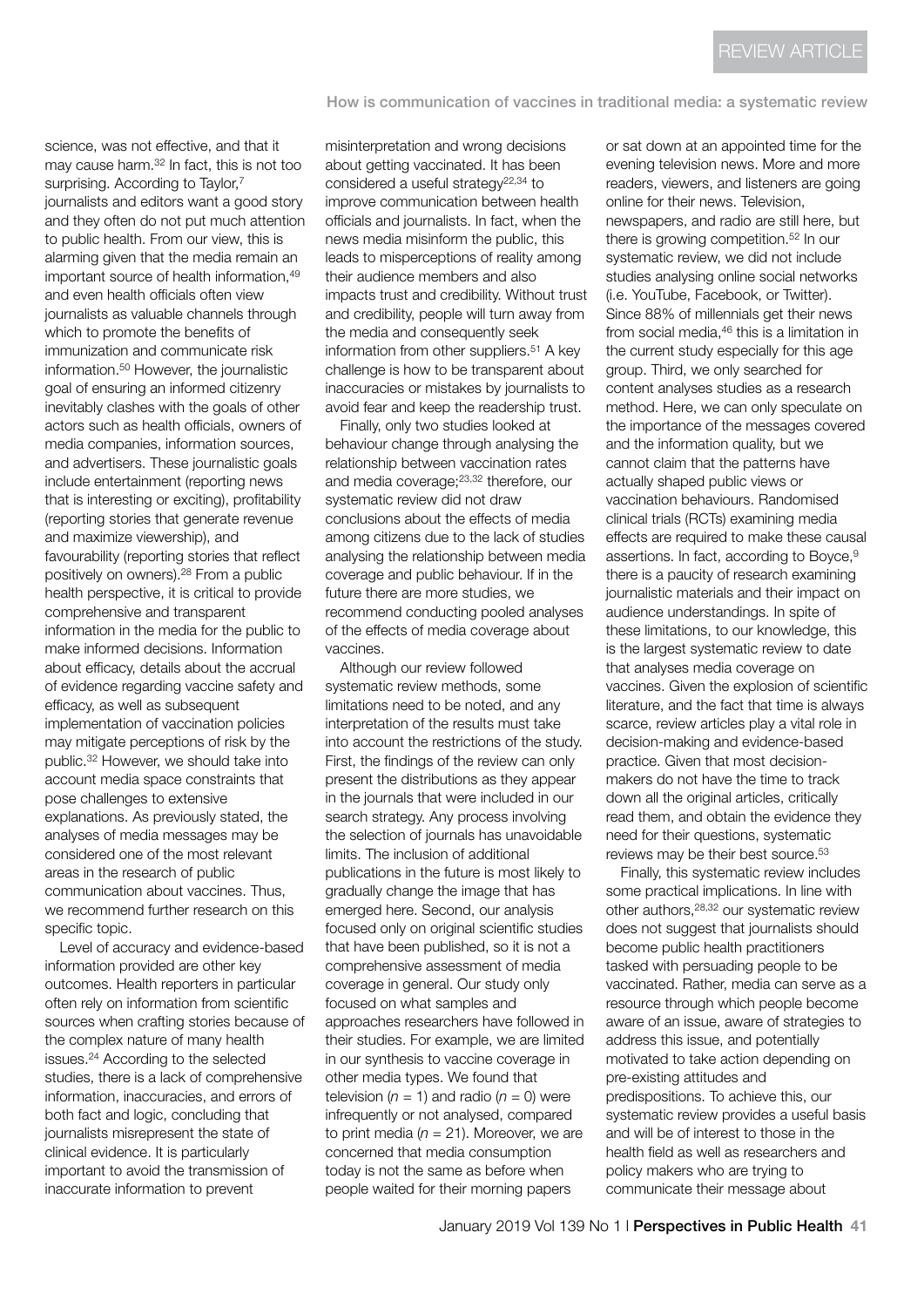vaccines to the public. Since the results of the literature review are consensual on the fact that media coverage of medicines comprises of mostly negative messages and inaccurate information that could negatively impact public health initiatives, public health officials implementing vaccination programmes should develop a close collaboration with journalists and the media. Thus, we recommend future research on institutional communication54,55 from public health authorities to journalists in order to identify its characteristics and areas for improvement, if any. The communication on the part of public health agencies to stakeholders and the public should also be analysed as it is considered vital.56 Another recommendation for future research should focus on online media reviews since they are key in rapidly spreading health messages to society. Finally, further research should also focus on the analysis of visual materials (i.e. photos, graphics, infographics, tables, etc.) included in newspaper articles especially

because of the readership that mostly consume headlines and images.

# Conclusions And Public Health Implications

This systematic review shows that coverage of vaccines by traditional media sources is a topic that has been largely studied during the last decade. Most of the studies conducted content analyses in newspapers, and the HPV vaccine was the most frequent selected vaccine by the studies. Moreover, North American national media sources were the most frequent among those selected by researchers. We have identified gaps in the current literature and an agenda for further research. There is a strong need to conduct research on other types of media such as television and radio, address a wider variety of vaccine types, and explore other geographical areas such as low-income countries. We found that negative messages and inaccurate information are common in media coverage on vaccines. Public health officials who deal with vaccines should

develop a close collaboration with the media to improve public communication on vaccines.

# Acknowledgements

The authors would like to express their gratitude to Dr. Carlos David Santamaría, from the Department of Law and Social Sciences, Autonomous University of Tamaulipas (Mexico), for his support in the article screening process.

# Conflict Of Interest

The author(s) declared no potential conflicts of interest with respect to the research, authorship, and/or publication of this article

## Ethical Approval

Ethical approval is not needed as the study does not involve human subjects.

## **FUNDING**

This study was supported by the Research Group of Health Sciences CTS-451 at the University of Almeria, Spain.

# **References**

- 1. Casciotti DM, Smith KC, Tsui A *et al*. Discussions of adolescent sexuality in news media coverage of the HPV vaccine. *J Adolescence* 2014;37(2):133–43.
- 2. Levitan M. Medical journalism in Canada: what audiences learn from public health coverage. *Int J Humanit* 2011;9(6):87–96.
- 3. Catalán-Matamoros D. El gran avance del ámbito científico y académico de la comunicación en salud [The great development of the scientific and academic field of health communication]. *Rev Esp Comun En Salud* 2017;8(2):114.
- 4. Kennedy A, LaVail K, Nowak G *et al*. Confidence about vaccines in the United States: understanding parents' perceptions. *Health Aff* 2011;30(6):1151–9.
- 5. Chan M. *WHO director-general calls for change*. Geneva: World Health Organization; 2011. Available online at: http://www.who.int/ dg/speeches/2011/eb\_20110117/en/index. html
- 6. WHO. Immunization, vaccines and biologicals: Measles [Internet], 2017. Available online at: http://www.who.int/immunization/diseases/ measles/en/ (last accessed 26th July 2017).
- 7. Taylor B. Vaccines and the changing epidemiology of autism. *Child Care Health Dev* 2006;32(5):511–9.
- 8. Clarke CE, Dixon GN, Holton A *et al*. Including 'evidentiary balance' in news media coverage of vaccine risk. *Health Commun* 2015;30(5):461–72.
- 9. Boyce T. Journalism and expertise. *Journalism Stud* 2006;7(6):889–906.
- 10. Hilton S, Hunt K, Langan M *et al*. Newsprint media representations of the introduction of the HPV vaccination programme for cervical cancer prevention in the UK (2005–2008). *Soc Sci Med* 2010;70(6):942–50.
- 11. Tulloch JC, Zinn JO. Risk, health and the media. *Health Risk Soc* 2011;13(1):1–16.
- 12. Vesa J, van Heck E. Factors in adopting multiaccess technologies in online consumer auction markets in Finland. *Eur Manag J* 2005;23(2):182–94.
- 13. Lalazaryan A, Rahimi A, Zare-Farashbandi F *et al*. How health information is received by diabetic patients? *Adv Biomed Res* 2015;4(1):126.
- 14. IGI Global. *What is traditional media? IGI global disseminator of knowledge*. Available online at: https://www.igi-global.com/dictionary/ traditional-media/47688 (2018, last accessed 12th April 2018).
- 15. Belch G, Belch M. The role of new and traditional media in the rapidly changing marketing communications environment. *Int J Strateg Innov Mark* 2014;1:130–6.
- 16. Statista. *Number of readers. The Statistics Portal*. Available online at: www.statista.com (2017, last accessed 21st April 2018).
- 17. eMarketer. *US adults now spend 12 hours 7 minutes a day consuming media*. 2017 May 1; Available online at: https://www.emarketer. com/Article/US-Adults-Now-Spend-12-Hours-7-Minutes-Day-Consuming-Media/1015775
- 18. Catalán Matamoros DJ, Axelsson R *et al*. How do newspapers deal with health in Sweden? A descriptive study. *Patient Educ Couns* 2007;67(1–2):78–83.
- 19. PRISMA-P Group, Moher D, Shamseer L *et al*. Preferred reporting items for systematic review and meta-analysis protocols (PRISMA-P) 2015 statement. *Syst Rev* 2015;4:1. Available online at: http://systematicreviewsjournal. biomedcentral.com/ articles/10.1186/2046-4053-4-1 (last
- accessed 11 August 2017).
- 20. Shamseer L, Moher D, Clarke M *et al*. Preferred reporting items for systematic review and meta-analysis protocols (PRISMA-P) 2015: elaboration and explanation. *BMJ* 2015;349(1):g7647–g7647.
- 21. WHO. The safety of medicines in public health programmes. World Health Organization. Available online at: http://www.who.int/ medicines/areas/quality\_safety/safety\_efficacy/ Pharmacovigilance\_B.pdf?ua=1 (2006, last accessed 1 December 2017).
- 22. Macnamara J. Media content analysis: its uses, benefits and best practice methodology. *Asia Pac Public Relat J* 2005;6(1):1–34.
- 23. Kelly BJ, Leader AE, Mittermaier DJ *et al*. The HPV vaccine and the media: how has the topic been covered and what are the effects on knowledge about the virus and cervical cancer? *Patient Educ Couns* 2009; 77(2): 308–13.
- 24. Holton A, Weberling B, Clarke CE *et al*. The blame frame: media attribution of culpability about the MMR–Autism vaccination scare. *Health Commun* 2012;27(7):690–701.
- 25. Abdelmutti N, Hoffman-Goetz L. Risk messages about HPV, cervical cancer, and the HPV vaccine Gardasil in North American news